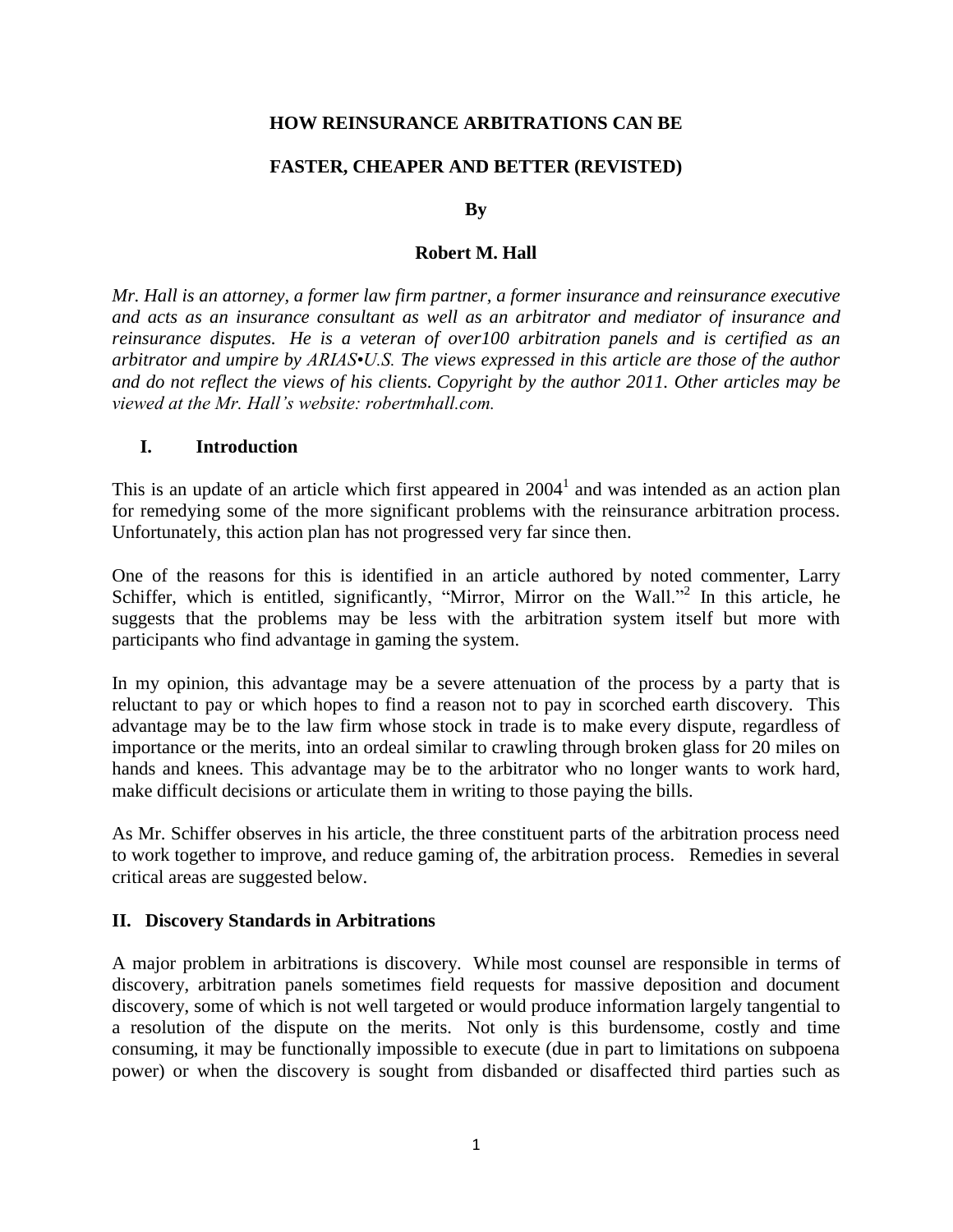agents. When a party is unable to convince an agent third party to cooperate, that party may be accused of playing hide the ball.

One of the hurdles with placing reasonable boundaries on discovery is acquiescence by panels in the views of counsel as to standards for discovery. The Federal Rules of Civil Procedures allow discovery of documents which may lead to admissible evidence. Since there is no standard for admissible evidence in arbitrations, this rule is not very meaningful in the arbitration context. Moreover, very broad discovery is less necessary for arbitrations than litigation since: (a) arbitration is supposed to faster and less costly than litigation; (b) arbitrators are expert in the business and require less detail than a court to understand the transaction at issue and what went wrong; and (c) arbitration panels are familiar with the business records of insurance and reinsurance entities and can focus discovery on those locations most likely to contain probative evidence. "The test is whether the parties have had a fair opportunity within the context of due process to present their case."<sup>3</sup>

In this light, perhaps arbitration panels should adopt a standard for discovery more appropriate for arbitrations: that which is likely to produce evidence probative to the issues in dispute. This would reduce high volume - low result discovery and the time and cost related to thereto and provide the panel with the information most useful to resolve the dispute which has caused nonperformance.

# **III. Panel Involvement in Shaping Issues**

In the typical arbitration, the parties define the issues to be placed in front of the panel. Often, the panel first becomes involved in shaping issues when discovery disputes arise. However, such involvement usually deals with the connection between the discovery desired with and a line of inquiry thought to be significant by counsel. The panel sometimes makes little effort during the discovery phase to connect the line of inquiry with the issues identified in the dispute.

Viewed historically, this passivity is understandable. Arbitration is the creature of the contract between the parties. The authority of the panel is limited to that granted in the arbitration clause. In addition, the partisan aspects of the party arbitrator process make it difficult to force counsel into an early definition of the issues. (*See* § VII on all-neutral panels.) However, a relatively passive role for the panel has significant disadvantages in large, complicated and hotly contested arbitrations. Counsel may have very different views of the case leading to a failure to meet squarely on the issues. This can lead to inefficient efforts of counsel and, occasionally, a tragic failure to grasp the panel's priorities and inclinations. This, in turn, can lead to a lopsided result on a matter that could have been settled with more panel intervention.

While it may be hard for the panel, and painful to counsel, the speed and efficiency of the arbitration process may benefit from more panel involvement in shaping and prioritizing the issues in the dispute. This can start at the organizational meeting with counsel being required to reveal the substantive reasons for non-performance on either side. It can continue with a discovery plan that is tied to specific issues plus a conference call prior to filing the briefs to further define the issues. Finally, there should be a conference call after the briefs but before the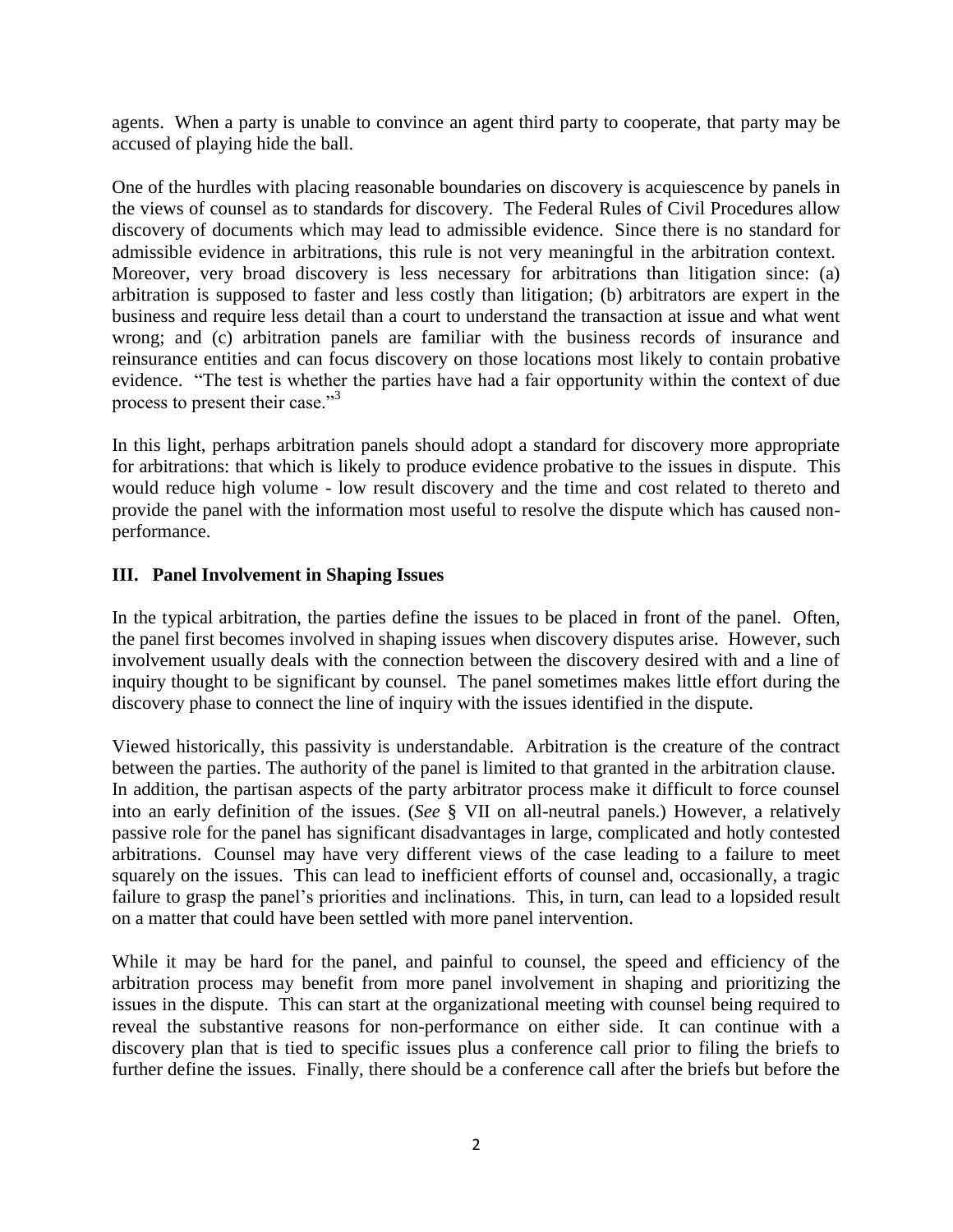hearing so as to prioritize testimony to the issues most important to the panel and most in controversy. This would serve to better focus and shorten the hearing.

## **IV. Saving Time and Money Prior to the Hearing**

There are a number of factors which influence the scheduling of an arbitration hearing. Many players must be available: counsel, arbitrators, witnesses and company representatives. They must be available for a block of time (one or more weeks for the hearing and a week before for preparation). Discovery must be completed (eight or more months) and briefs written and issued (one month). Therefore, twelve months is often the minimum lead time necessary to schedule a hearing.

Sometimes counsel believe that more lead time is necessary. This can result from their schedules or their view of necessary discovery i.e. audits can be cumbersome to arrange and time consuming. It can also result from intervening motion practice *i.e.* security, dispositive motions and discovery disputes. Some parties and their counsel are in no hurry to bring a dispute to resolution.

Slippage in the schedule prior to the hearing can have a disastrous result. If the hearing has to be rescheduled, this may add many months to the duration of the arbitration due to the necessity of juggling the schedules of all the relevant parties. Therefore, it is incumbent on the relevant players to achieve interim steps within the designed time periods. This can be done in several ways:

- Arbitrators need to identify issues of relationships with relevant parties prior to the organizational meeting so as to resolve them without disrupting the proceeding at a later time
- Telephonic organizational meetings to avoid the scheduling conundrum at the front end
- Counsel have to identify with some particularity the reason for non-performance early on so as to focus discovery e.g. general statements of misrepresentation, concealment and breach of contract are not useful
- Firm dates for the interim discovery and briefing must be established at the organizational meeting with consequences for failure to meet them without good cause
- Periodic status reports from counsel to detect slippage in the schedule and identify emerging problems
- Meet and confer requirements for counsel before bringing disputes to the panel in order to avoid piecemeal and confusing presentations of such disputes to the panel
- Deciding interim issues on written submissions and/or argument by conference call to reduce scheduling problems
- Dealing with dispositive issues first (*see* Section V., *infra*.)

One the best ways in which pre-hearing delays can be avoided is for parties to be very involved in the discovery requested by counsel in order to focus on important witnesses and documents and to be efficient in the way that information is sought. Parties know how to focus requests to get maximum result from modest amounts of information. For instance, if the issue is the reason for entering and exiting a line of business, focusing on the business plans for the years in question will reveal more concise and useful information than a vague request for all documents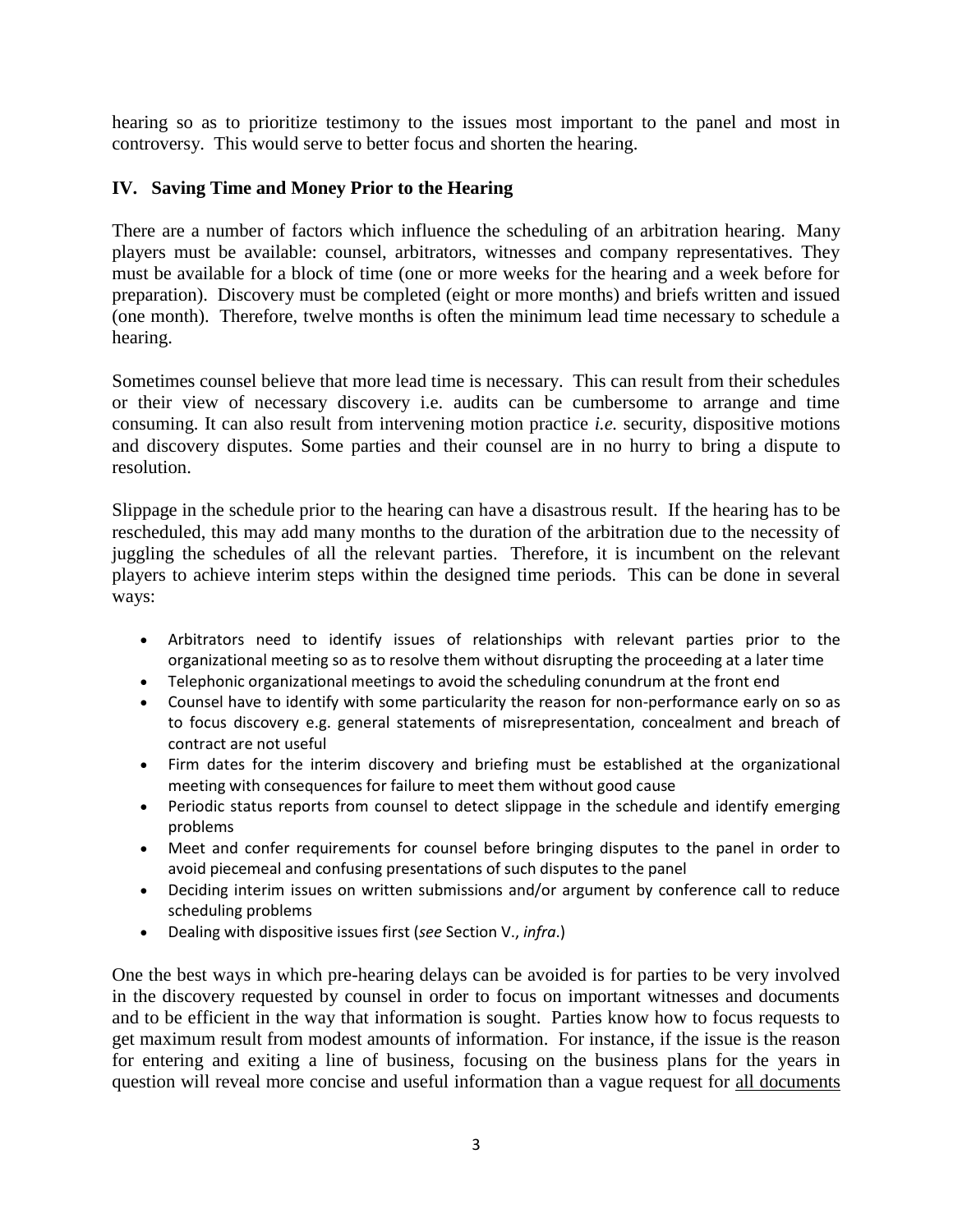related to a company's involvement in a line of business (every piece of paper and electronic file?).

## **V. Saving Time and Money at the Hearing**

Hearings are very expensive. Teams of lawyers and arbitrators are billing by the hour. Executives are taken away from other duties to testify. Hotels charge considerable amounts to provide space, room, board and equipment for the event.<sup>4</sup> To the extent that a hearing cannot be completed within the time allowed, more expenses are incurred. Therefore, a reduction in hearing time is directly responsive to common criticisms of reinsurance arbitrations.

Sometimes, on the opening day of a hearing, the panel is faced with a number of motions and arguments over use of hearing time, or other matters, that seriously delay the taking of testimony putting the arbitration behind schedule from the outset. These issues are best addressed by means of a conference call after the final briefs are submitted and before the hearing starts. This allows the panel to resolve these issues with some time for reflection and without a courtroom full of lawyers, witnesses and company representative waiting for testimony to start.

In some disputes, there are threshold issues which might be decided on a summary basis in that they have no or few disputed facts.<sup>5</sup> For instance, a common defense of reinsurers is that the cedent misrepresented the program on placement so as to justify rescission and administered the program so poorly as to violate the duty of utmost good faith. The placement defense involves limited players and documents and if successful, will obviate the rest of the hearing. The administration defense involves many players, many transactions and time-consuming audits. Panels and counsel should consider bifurcating such a dispute to focus on the placement issue first and to allow the administration issue to follow on at its naturally slower pace. If the cedent is found to have misrepresented the business in material fashion, discovery on administration can stop and a time-consuming hearing thereon is avoided. If no material misrepresentation is found, the dispute is in a better posture for settlement.

Another means by which hearing time can be saved is for the panel, after it has reviewed the briefs, to give counsel direction as to the issues and witnesses of most interest to the panel. Counsel are often grateful for this because it helps them prioritize their efforts and decide which witnesses are needed for live testimony. While panel consensus on point may be difficult to achieve absent an all-neutral panel (*see* Section VII.*, infra.*), it is a worthwhile tactic in an effort to achieve an efficient and focused hearing.

For major witnesses at the hearing, considerable time can be saved by the use of British-style direct testimony i.e. written statements submitted to the panel prior to the hearing. Cross and redirect is handled live. In this fashion, direct testimony is more organized and concise and does not take up hearing time. The panel has already absorbed the written testimony and opposing counsel are better prepared for cross.

For minor witnesses, deposition designations, rather than live testimony, can save considerable hearing time. They can be prepared by counsel and read offline by the panel. This may require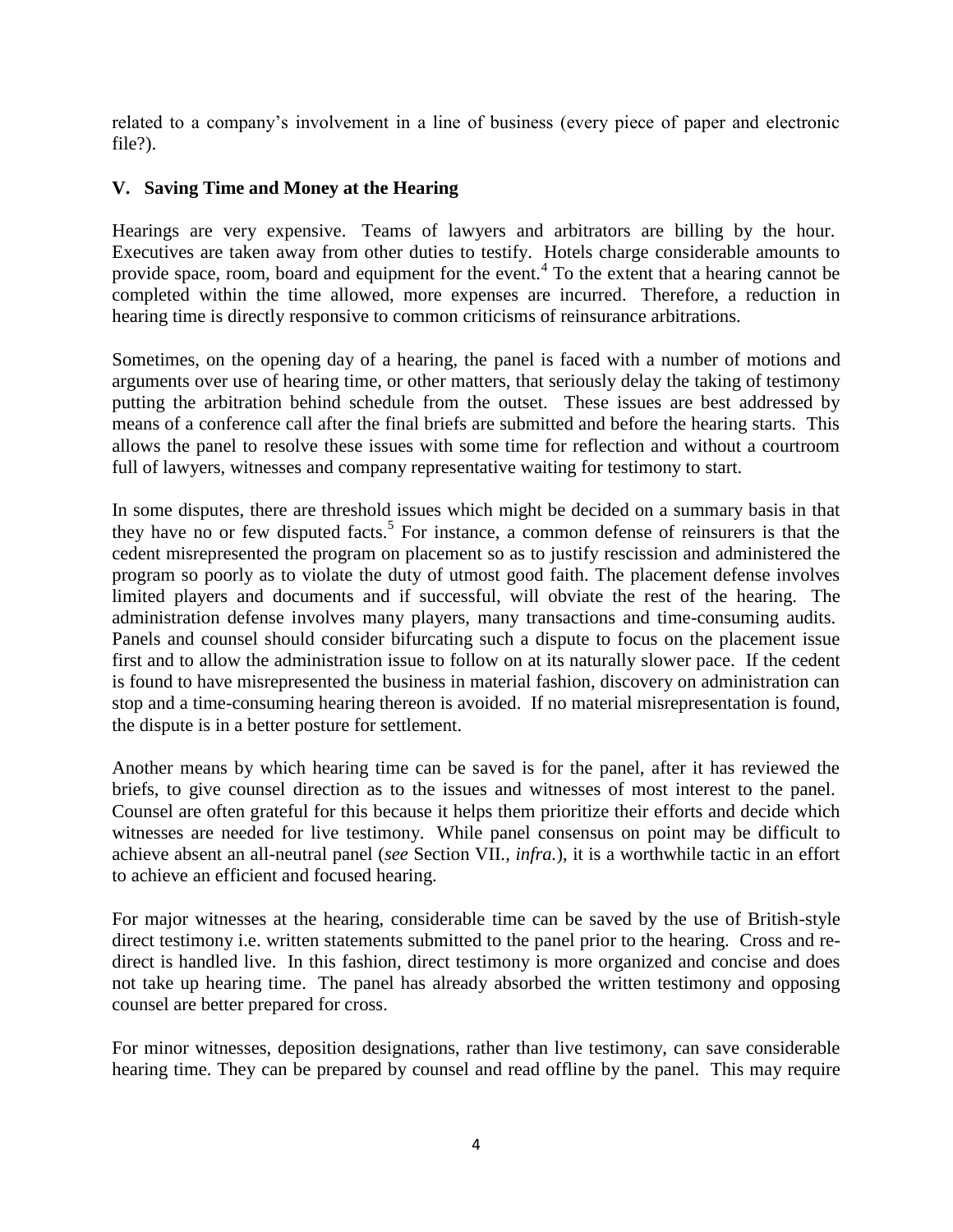somewhat more complete depositions of minor witnesses by both sides as would ordinarily be the case. However, it saves hearing time where the aggregate costs are much higher.

Technology has added a new dimension to the arbitration process; however, technology can add costs without real benefit. Written deposition designations can obviate segments of videotaped depositions of minor witnesses. Demeanor evidence, which the primary benefit of videotaped depositions, is seldom a significant factor. The businessmen and businesswomen who are the subject of the depositions are used to presenting themselves well so the benefit of viewing them as they give their testimony is often marginal. The panel can read the testimony much faster than it can be given on videotape and they can read it offline, thus saving considerable hearing time.

Certain technology is very helpful to the panel to the panel before, during and after the hearing. Briefs, exhibits and attachments provided electronically allow the panel to be productive even while traveling. LiveNotes or similar technology provides the panel a live feed to testimony as it is given. This helps the panel to absorb it better and to annotate it so that the panel can more easily find it later and use it in their deliberations.

# **VI. Awarding Costs in Reinsurance Arbitrations**

Absent a contractual provision to the contrary, it is clear that an arbitration panel can award costs (e.g. attorneys' fees and other costs of the arbitration) to the prevailing party.<sup>6</sup> Until recently, there has been considerable reluctance on the part of arbitration panels to do so.

This reluctance may have several sources. One may be the American rule in litigation that each party must pay its own costs, absent extraordinary circumstances. The American rule is in contrast to the rule in other jurisdictions (*e.g.* England) where costs are granted routinely to the prevailing party as a means of deterring marginal litigation.

Traditionally, reinsurance arbitrations were largely good faith disputes between business partners which could be resolved relatively quickly and cheaply with the aid of some market practitioners. There were few costs to award and the dispute was something the parties wished to put behind them so they could continue trading. This is no longer the case.

Finally, the party arbitrator system creates a certain degree of partisanship which may deter a panel from awarding costs even when deserved. While a panel, or a majority thereof, may be willing to rule on all issues for one party, they know that awarding costs may subject the losing party arbitrator to the considerable disappointment of the party and its counsel who may believe that their arbitrator has failed in his or her partisan responsibility.

Obviously, the arbitration process has changed in recent years. It is no longer a low cost, expeditious resolution of good faith disputes between trading partners. All too often, it has become a scorched-earth proceeding involving parties in runoff or with discontinued operations and with no interest in a future trading relationship.

With a low probability of costs being awarded, there is little disincentive to taking novel if not outrageous positions. Sometimes arbitrators encounter highly skilled advocates making earnest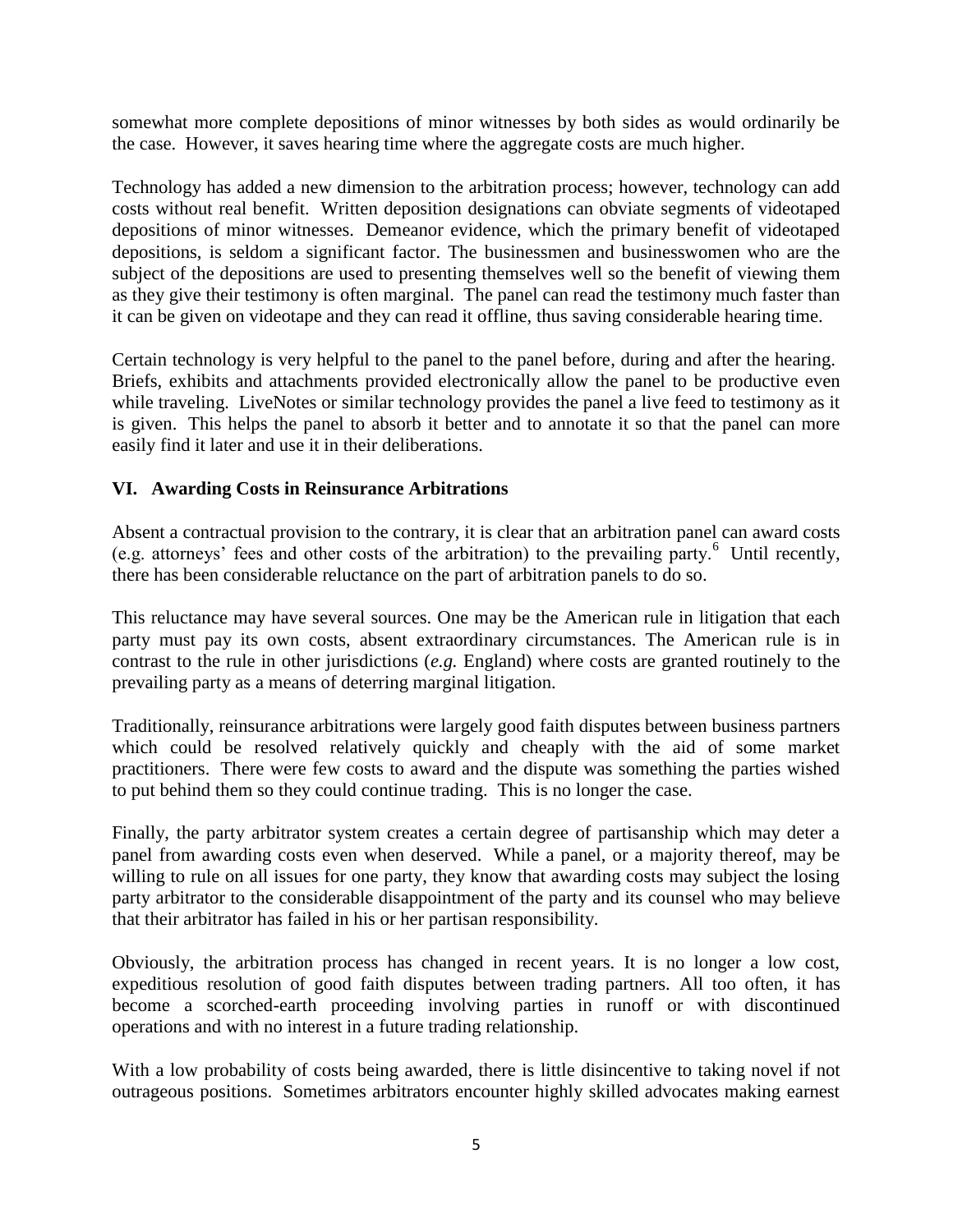arguments in favor of the most unlikely positions in support of totally unacceptable behavior by their clients. Fortunately, a growing number of panels are willing to grant costs under such circumstances. This trend would accelerate with a move to all-neutral panels which will eliminate partisanship in arbitration proceedings. It has become evident that granting costs in appropriate circumstances is a tool that must be wielded to combat legitimate criticisms concerning the length and costliness of the arbitration process.

## **VII. All-Neutral Panels**

Reinsurance arbitrations in the United States traditionally have used two arbitrators appointed by the parties and a neutral umpire. To most, the role of the party arbitrator is to make sure his or her party's position is articulated and fully considered by the panel and then to seek a just result. To a minority, the role of the party arbitrator is simply to advocate the position of the party. Others have a view of their role somewhere in between.

Regardless of where party arbitrators fall within this spectrum, their role is difficult and conflicted. Only with a struggle can a party arbitrator put behind him or her the appointment process, discussions with counsel prior to the termination of ex parte communications and the effort to assure balance to the proceeding. The result often is a partisan element to the proceeding which can impact virtually all phases: (1) umpire selection; (2) timing of the hearing; (3) scope and nature of discovery; (4) length and focus of the hearing; (5) the nature of panel deliberations; and (6) the nature and clarity of panel rulings.<sup>7</sup>

The impact of this partisan element takes several forms. Debate within the panel is elongated to little purpose. Negotiations tend to be distributive in nature *i.e.* working toward the middle from outer parameters determined by the positions of the parties. Unfortunately, this tends to reward the party which takes the most extreme position and tends not to consider that the proper answer may be within entirely different parameters. Hearings may be longer than necessary to assure that each counsel can present their arguments in full, regardless of whether the panel finds all of such arguments useful. The reasoning behind the panel's ruling on the merits may be mushy and poorly articulated. Common denominator approaches to findings and remedies are easier to cobble together than creative ones.

All-neutral panels would increase the efficiency and quality of the arbitration process significantly by eliminating the partisan element. Without party identification, arbitrators can focus on obtaining the right answer rather than positioning themselves with respect to other arbitrators. Panels can act more decisively and efficiently with less debate and face-saving compromise. The varying areas of expertise of the individual panelists can be better utilized. The panel can give more effective direction to counsel as to witnesses and the focus of issues at the hearing which can result in a better hearing in less time and with less cost. Finally, panelists are better able to produce clear and decisive answers which proceed from the evidence rather than an internal negotiation process.

Several groups have given thought to methods of selecting all-neutral panels. ARIAS•U.S. has developed a system for selecting neutral panels. In addition, the Dispute Resolution Task Force, consisting of individuals from a cross section of interested parties, has devised its own method.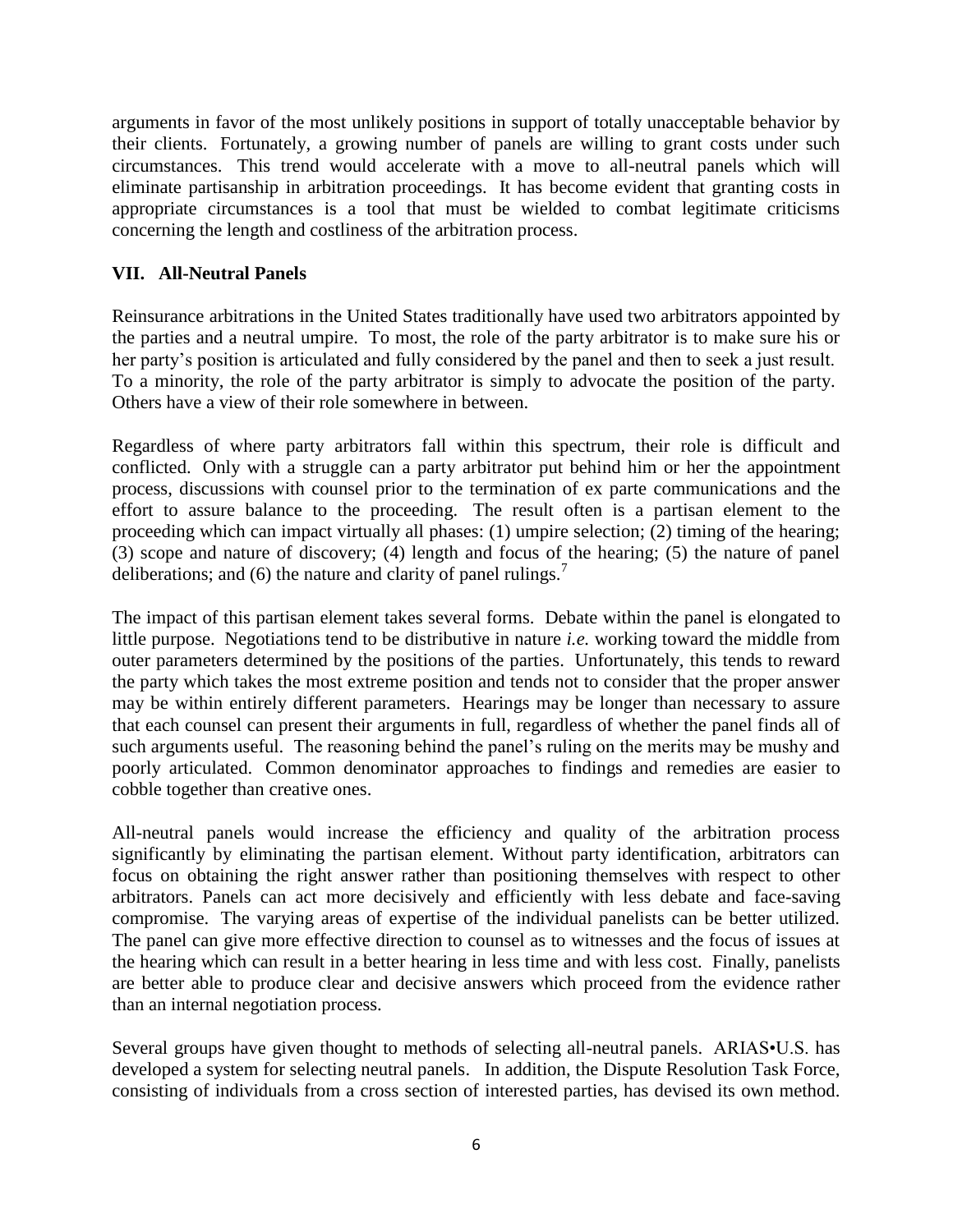While there does not seem to be a groundswell to utilize these devices, it may be too soon to evaluate their success.

## **VIII. Reasoned Awards**

British arbitrators regularly issue rulings of 20 or more pages, notwithstanding the ability to appeal the arbitration tribunal's decision on the law pursuant to the Arbitration Act of 1996. There is no right to appeal the decision of a US arbitration panel although its ruling may be vacated on very limited grounds focused on conflict of interest and lack of due process. One might conclude that US arbitrators would be more inclined to issue "reasoned awards" as final rulings on the merits but this is not the case. Some have a sincere, if mistaken, belief that "reasoned awards" may prolong the dispute, by providing fodder for a motion to vacate, rather than conclude it.

For purposes of this discussion, I will define a "reasoned award" as 2 - 3 pages of findings of fact and conclusions of law. No more is necessary to tell parties and their counsel why they won or lost.

Reasoned awards contribute to better arbitrations for several reasons. First, composing a reasoned opinion requires clarity of thought concerning what the panel decided and why. Mushy reasoning and "split the difference" approaches to damages can seldom survive this process. Panels often render awards which do not match the reasoning or damages claimed by either party and there is absolutely nothing wrong with this. It is important, however, for the panel to have a logical reason for doing so and be able to express it in writing. This will provide better rulings by arbitration panels.

The second reason why reasoned awards produce better arbitrations is feedback to the parties and their counsel. Arbitrated disputes are becoming very large in size and considerable legal and other expenses are associated. If the parties choose to have their dispute resolved by experienced senior members of the insurance community, they have a right to know the basis upon which the panel decided. This is not merely a matter of idle curiosity. An adverse decision by a panel may cause a party to re-examine its position on similar disputes. The decision may cause the party may re-examine its decision making process when problems with clients and markets arise so as to make better evaluations as to which matters to compromise and which to pursue to an adversarial conclusion.

To lose an arbitration and not know why causes parties and their counsel to disrespect the arbitration process itself. When the process is disrespected, parties and their counsel either turn away from it or engage in some of the negative behavior cited in earlier sections. Either is detrimental to the arbitration process.

Finally, case law suggests that a court is less likely to find that a panel exceeded its authority if a motion to vacate is filed.<sup>8</sup> With a reasoned award, it is easier for the court, which is unfamiliar with the business, to understand creative solutions to arcane business problems.